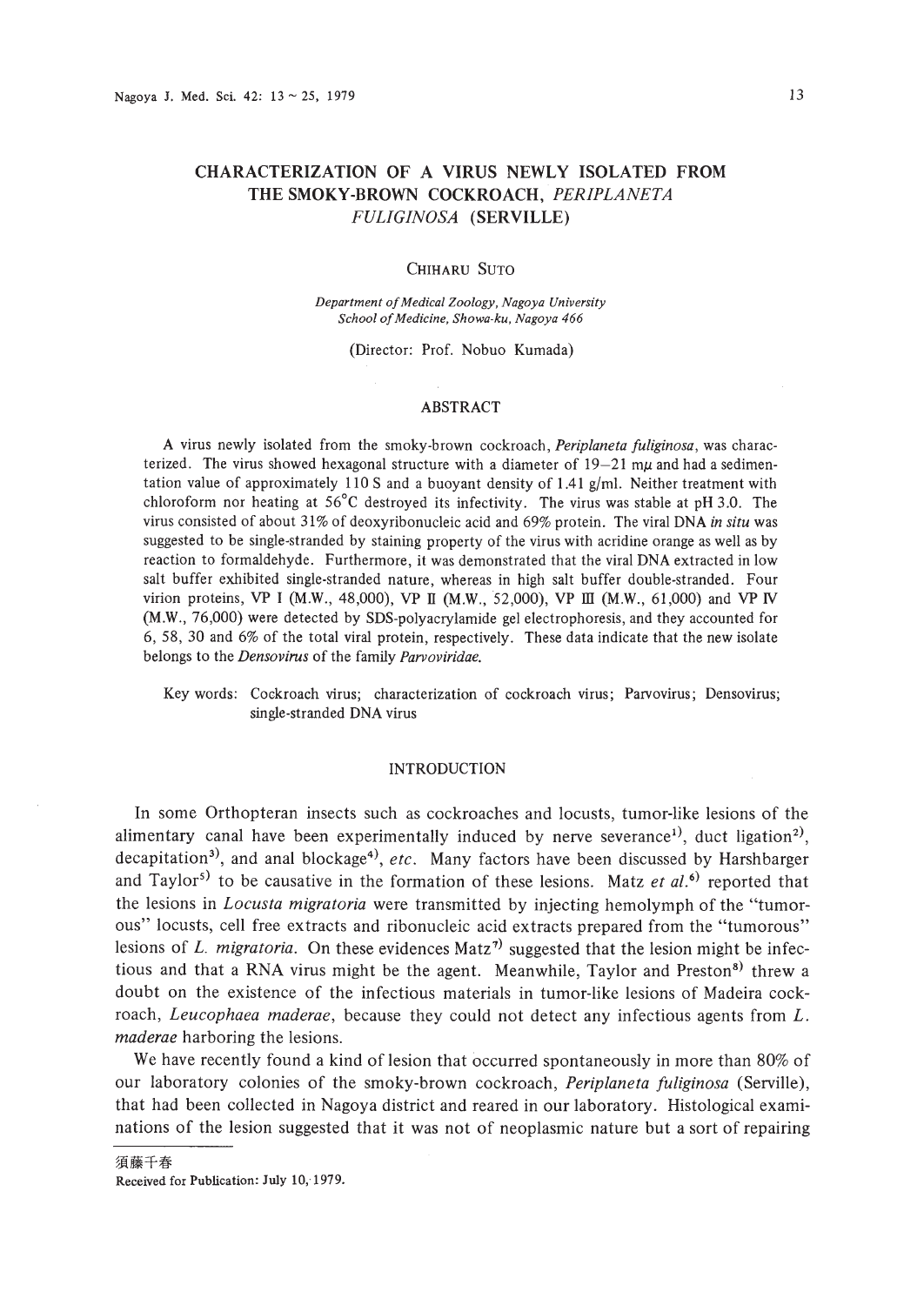14 C. SUTO

process of injury at the hindgut; we regarded it as a kind of ulcer<sup>9)</sup>. We also noticed unusually high mortalities among late-instar nymphs and adults that suffered from the ulcer. Symptoms of this fatal disease suggested a paralytic one of viral origin.

In the previous paper, we reported isolation of a viral agent from these diseased cockroaches<sup>10)</sup>. The agent had some similar properties known for members of the Parvovirus group and was tentatively designated as "cockroach virus".

This report deals with the more detailed physicochemical properties of the virus.

## MATERIALS AND METHODS

*Insect:* The smoky-brown cockroaches, *P. fuliginosa,* used in this study were derived from the stock cultures which had been collected in Nagoya district or offered by several other laboratories in Japan and had been maintained by feeding on dried mouse food (Nippon Clea, Inc.) in our laboratory<sup>9)</sup>.

*Virus:* The virus was originally isolated from the diseased cockroaches and then passed and propagated successively in the cockroaches<sup>10</sup>. The virus materials were stored at  $-20^{\circ}$ C until use.

*Virus assay:* Late-instar nymphs were anaesthetized with carbon dioxide and each of them was injected with 0.01 ml of the serially diluted virus suspensions into the hemocoele. The inoculated cockroaches were reared in a group of about ten in a mouse cage  $(30 \times 15 \times$ 15 cm) at 25°C. Daily mortalities were recorded and the  $LD_{50}$  or  $LT_{50}$  were calculated according to Reed and Muench<sup>11)</sup> or Finny's graphical method<sup>12)</sup>.

*Chloroform sensitivity*: The crude virus suspension was thoroughly mixed with  $1/10$ volume of chloroform in a stoppered tube. This mixture was kept at  $25^{\circ}$ C for 15 min and centrifuged to separate aqueous phase, which was assayed for infectivity after serial dilution. *Temperature stability:* The serially diluted virus suspensions were incubated at 56°C for 20 min and their infectivities were assayed.

*pH stability:* One volume of the virus suspension was serially diluted with nine volume of 0.1 M citrate buffer solution at pH 3.0 in a stoppered tube and incubated for 3 h at  $5^{\circ}$ C. *Purification of the virus:* A mass of the diseased cockroaches weighing 100 g was homogenized in 900 ml of phosphate buffered saline (PBS, 0.0 I M phosphate, 0.15 M NaCl, pH 7.2) containing streptomycin (100  $\mu$ g/ml) and penicillin (500 u/ml). The homogenate was squeezed to remove large fragments and centrifuged twice at  $10,000$  xg for 20 min at  $4^{\circ}$ C. The supernatant (Sup-1) was shaken with an equal volume of chloroform and  $n$ -buthanol mixture  $(v/v, 1:1)$ , and the emulsion was centrifuged at 10,000 xg for 20 min to separate the aqueous phase. The aqueous phase was ultracentrifuged at 105,000 *xg* for 90 min at  $4^{\circ}$ C in a Spinco L or IEC B-60 ultracentrifuge. The pellets obtained were resuspended in about 10 ml of PBS by Teflon homogenizer, and the suspension was centrifuged at 10,000 *xg* for 20 min. Then the suspension was layered on the top of 10-30% linear sucrose gradient in PBS and centrifuged at 25,000 rpm for 90 min at  $4^{\circ}$ C in a Spinco SW 27 rotar. Fractions containing the virus bands were pooled and dialyzed against PBS with two or more changes. The dialyzed virus suspension was adjusted to give a density of 1.39  $g/ml$ by adding solid CsCI and centrifuged at 39,000 rpm for 18 h in a Spinco SW 50 rotar. The resultant gradient was fractionated by puncturing the bottom of the tube, and optical densities of the fractions were measured at  $260 \text{ m}\mu$ .

*Electron microscopy:* The purified virus preparations were negatively stained with 1%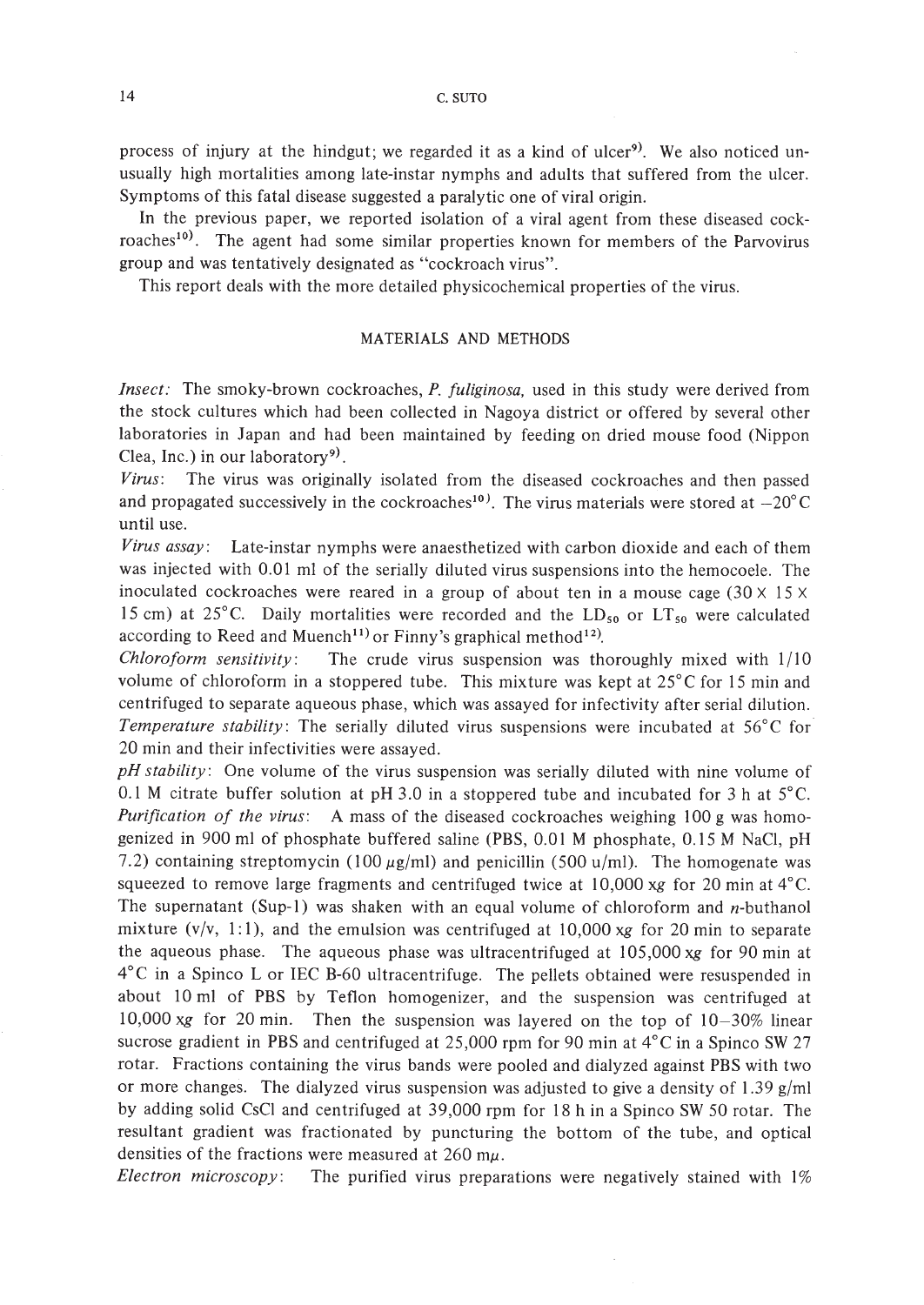potassium phosphotungstate (pH 7.0), and the grids were examined in a Hitachi HU-Il D electron microscope.

*Chemical analysis of the virus:* Protein determination was made by the method of Lowry *et al.* 13) with bovine serum albumin as standard. DNA determination was made by the diphenylamine reaction modified by Burton<sup>14)</sup>, using salmon sperm DNA as standard. To test the presence of RNA the orcinol reaction of Mejbaum<sup>15)</sup> was employed.

*Analytical ultracentrifugation:* Sedimentation velocity of the virions was measured in a Spinco model E analytical ultracentrifuge equipped with schlieren optics. Virus preparation in PBS was centrifuged at 12°C and 37,020 rpm using AnD rotar. Photographs were taken at 4 min intervals.

*Acridine orange staining:* Droplets containing the purified virus were allowed to dry on coverslips at room temperature and fixed in Carnoy's fluid for 5 min. After dehydration in ethyl alcohol series, the coverslips were rinsed in distilled water and placed in McIlvaine's citric acid-disodium phosphate buffer at pH 4.0 for 10 min before staining in 0.01% acridine orange as described by Mayor and Hill<sup>16)</sup>. To test nuclease sensitivity, Carnoy-fixed virus preparations were incubated for 30 min at 37°C in 0.05% ribonuclease-A in McIlvaine's buffer at pH 4.0 or deoxyribonuclease-I in 0.01 M phosphate buffer containing 0.003 M MgS04 at pH 7.2. As reference, tobacco mosaic virus (single-stranded RNA), Chilo iridescent virus (double-stranded DNA), and reovirus (double-stranded RNA) were stained with the same method.

*Reaction with formaldehyde:* The purified virus preparations were tested for reactivity with 1.8% formaldehyde<sup>17)</sup>. The virus suspension was mixed with 10% neutralized formalin to give a final concentration of 1.8% formaldehyde. The mixture was incubated in a stoppered tube at 37°C for required length of time and the absorption spectrum was determined. The viral nucleic acids extracted in appropriate buffers were made to react with formaldehyde in the same manner.

*Extraction of DNA*: DNA was extracted from the purified virus in 1 mM phosphate buffer (PB) or in 0.1 M NaCl-PB (pH 7.2) by gently shaking with an equal volume of saturated phenol in the buffer at  $55^{\circ}$ C for 45 min<sup>18)</sup>. The suspension was spun at 1,000 xg for 10 min at 4°C to separate phase, from which aqueous phase was removed. Two further phenol extractions were performed at 45°C, followed by two n-buthanol-chloroform extractions and three ether extractions at room temperature. Then the DNAs were dialyzed into PB or 0.1 M NaCl-PB, respectively, at S°C overnight.

*Polyacrylamide gel electrophoresis of the viral proteins:* The virus preparations were solubilized in 0.01 M phosphate buffer (pH 7.2) containing 1% sodium dodecyl sulfate (SDS) and 1% 2-mercaptoethanol at 95°C for 5 min. A sample of about 100  $\mu$ l was layered onto 5 to 10% polyacrylamide gels and then subjected to electrophoresis at 6 mA per gel until bromophenol blue tracking dye reached the end of the gel. The gels were stained overnight with 0.2% Coomassie brilliant blue R250 in methanol-acetic acid-water (50:7:50 by volume) and destained in acetic acid-methanol-water (7.5:5:7.5) or 7.5% acetic acid. The destained gels were scanned with a densitometer at  $550 \text{ m}\mu$ .

Molecular weights of the virus polypeptides were estimated from their migration rates relative to those of the standard proteins (BDH's molecular weight markers; M. W. range 14,300-71,500; Product No. 44223 *2V,* Poole, England).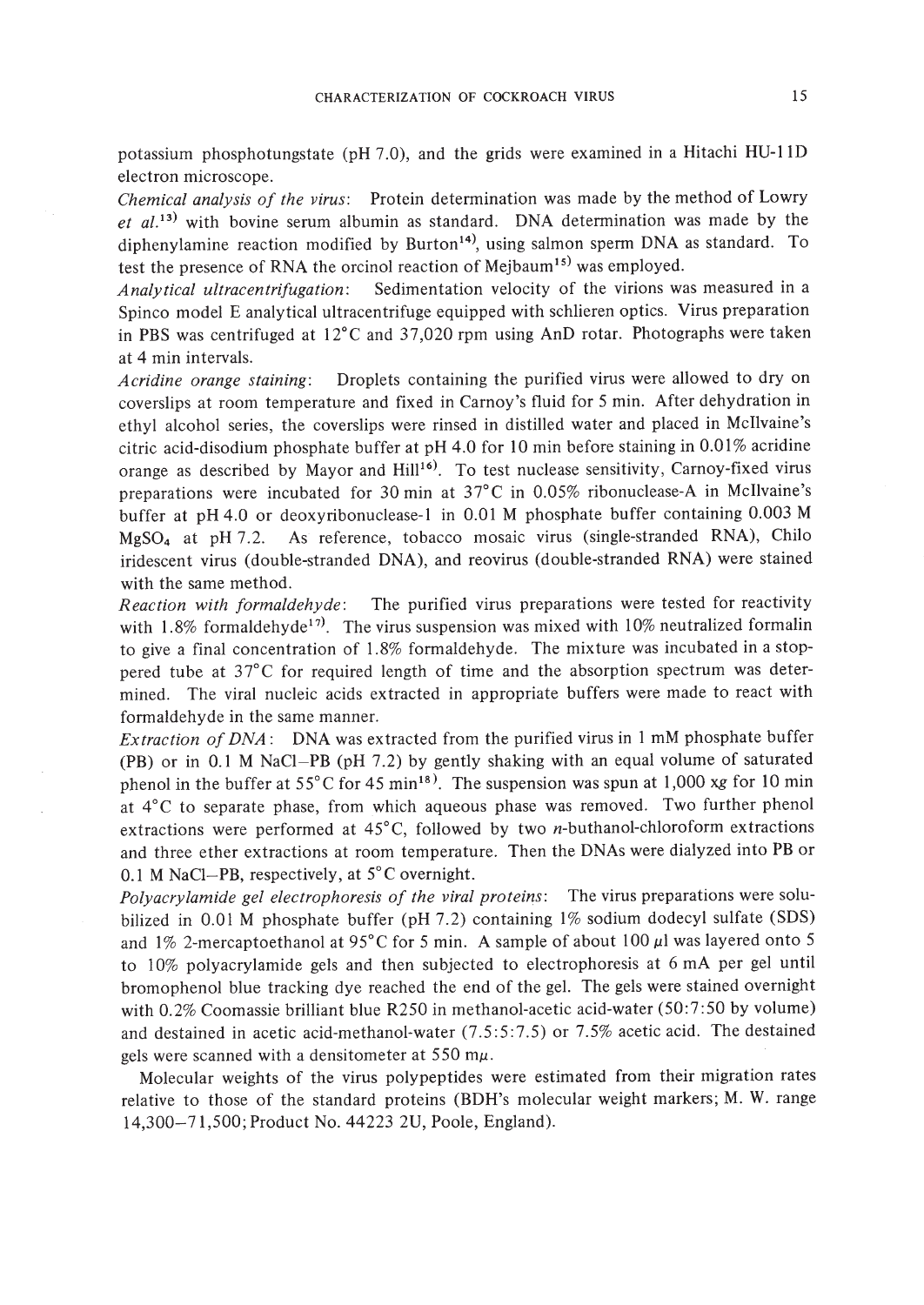## RESULTS

# *Symptoms*

When the isolated virus was injected into the cockroaches, they became incoordinated in their movement showing paralysis of the hindlegs, swelling of the abdomens, enlargement of the fat body, and change in the fat body color from brownish white to milk-white. These symptoms were all recognized at later stage of the infection, which were followed by rapid death of the insects. A linear relationship was found between the mean lethal time and the log of the inoculum concentration (Fig. 1).



Fig. I. Relationship between the mean lethal time and the log of the inoculum concentration.

# *Effect of chloroform. heating and low pH on the viral infectivity*

Insensitivities of the virus to lipid solvents, heating at  $56^{\circ}$ C and acid are in general qualitative criteria for the classification of viruses. Table I shows that the virus isolated from the cockroach is not inactivated by any of these factors.

| Virus              | $LT_{50}$ (Day)     |                                                    |                  |                                         |
|--------------------|---------------------|----------------------------------------------------|------------------|-----------------------------------------|
| dilution           | Control<br>(pH 7.2) | Chloroform<br>$(ca. 25^{\circ}C, 15 \text{ min}).$ | Acid<br>(pH 3.0) | Heat<br>$(56^{\circ}C, 20 \text{ min})$ |
| $2 \times 10^{-2}$ | 14.3                | 18.0                                               | 14.0             | 15.7                                    |
| $2 \times 10^{-3}$ | 17.0                | 19.0                                               | 16.0             | 19.8                                    |
| $2 \times 10^{-4}$ | 20.0                | 19.3                                               | 21.2             | 20.5                                    |
| $2 \times 10^{-5}$ | 23.8                | 23.8                                               | 23.3             | 24.5                                    |
| $2 \times 10^{-6}$ | 23.5                | 24.0                                               | 25.5             | 26.0                                    |
| $2 \times 10^{-7}$ | 26.8                | 27.3                                               | 28.0             | 29.0                                    |
| $-\log LD_{50}$    | 6.7                 | 6.1                                                | 5.9              | 5.8                                     |

Table I. Effect of chloroform-, acid-, and heat treatments on stability of the virus.

One-hundredth ml of Sup-I treated with chloroform, acid and heat was inoculated into the hemocoele of mature nymphs of  $P$ . *fuliginosa*. The  $LD_{50}s$  were calculated from mortalities by the 25th day after inoculation.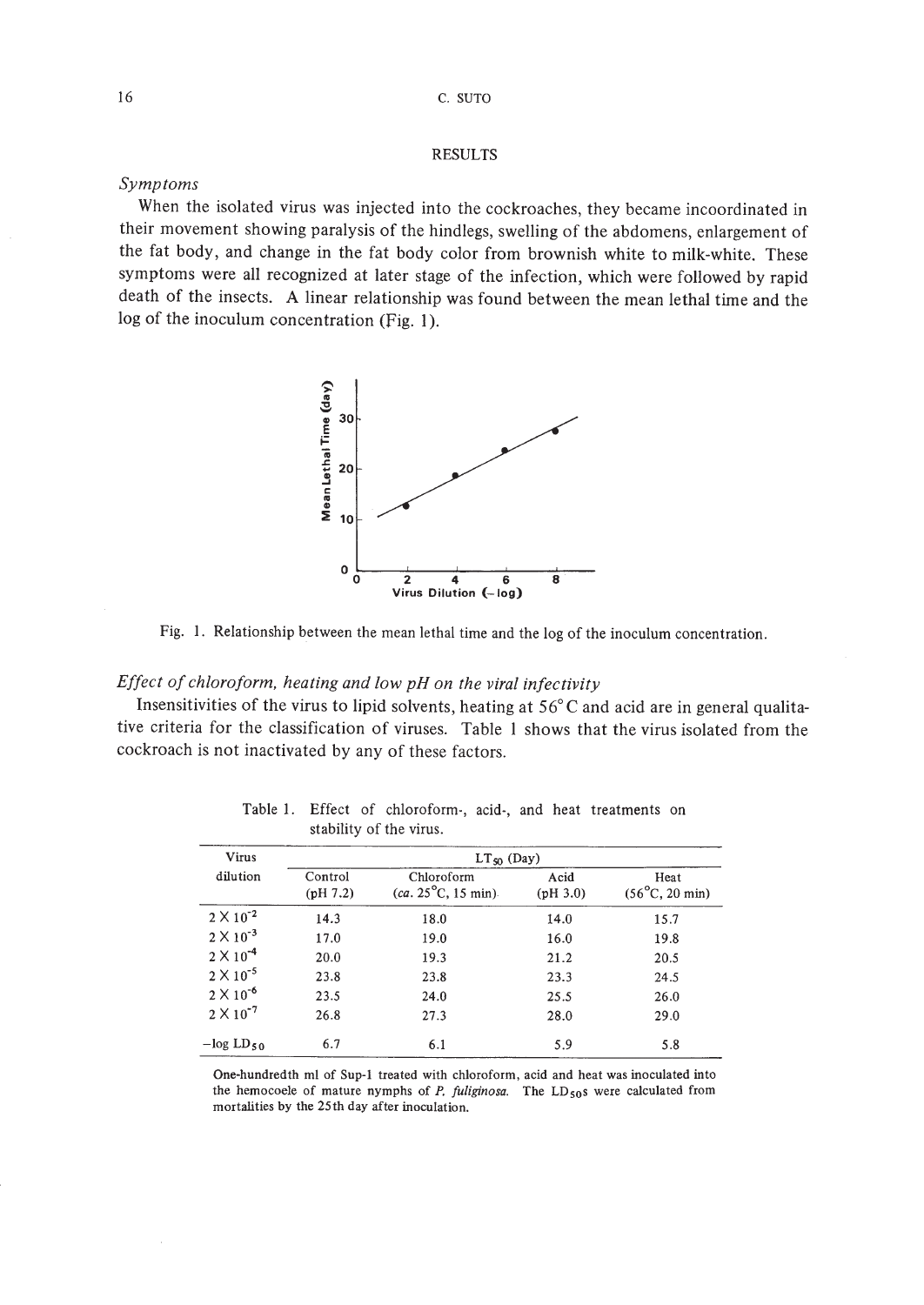### *Purification of the virus*

The crude virus material was partially purified by differential centrifugation, treated with chloroform-buthanol mixture, and then centrifuged through a 10-30% sucrose gradient. Sedimentation profile in the sucrose gradient exhibited a main band(A) with a small shoulder at fraction  $11(B)$  and top component(C) (Fig. 2). Fractions from the main band and the shoulder were pooled and dialyzed against PBS, and then adjusted to give a density of 1.39 g/ml by adding CsCl. Subsequent isopicnic centrifugation at 39,000 rpm for 18 h at  $4^{\circ}$ C in a Spineo SW 50 rotar yielded a major band(A) with a buoyant density of 1.41 *glml* and a minor band(B) of 1.44 *glml* (Fig. 3). The resolution of the two bands in CsCI was sufficient enough to obtain the materials separately by puncturing the tube at the appropriate positions. All the experiments described below were performed using the purified virus recovered from the major band.

Centrifugation of the purified virus in an analytical centrifuge gave a sedimentation value of 110 S. Chemical analysis indicated that the purified virus contained DNA and protein with a ratio of  $31:69$ . Fig. 4 shows the electron micrograph by negative staining of the purified virus preparation. The viruses are seen as naked and hexagonal particles. Most of them appeared to be full, but a few empty particles penetrated by the negative stain were also observed. Smaller particles with a diameter of about 10  $m\mu$  were intermingled. These smaller particles seemed to be polyferritin granules as observed frequently in purified parvovirus preparations<sup>19,20,21</sup>. Distribution of the virus sizes ranged from 17 to 25 m $\mu$ . However, particles with a diameter of 19 to 21  $m\mu$  were most frequently observed (Fig. 5).



Fig. 2. Sedimentation profile of the virus in a sucrose gradient. A crude virus suspension was shaken with an equal volume of chloroform-buthanol mixture  $(1:1)$ . Aqueous phase separated by high speed centrifugation was concentrated by ultracentrifugation at 105,000 *xg* for 90 min. The concentrated suspension was layered on top of 10-30% sucrose gradient and centrifuged at *25,000* rpm for 90 min in a Spinco SW 27 rotar. A, main band; B, shoulder; C, top com· ponent.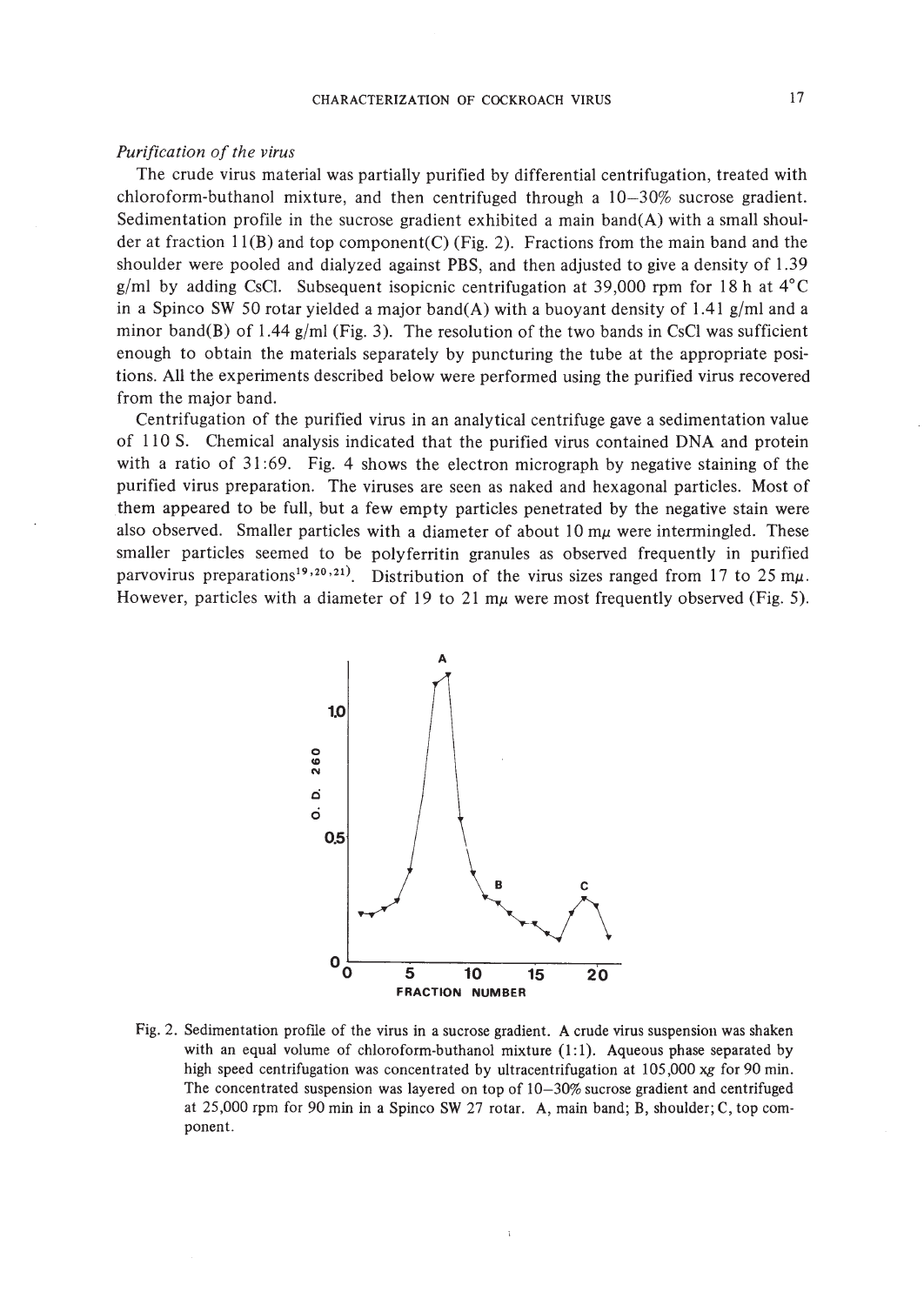

Fig. 3. Isopicnic centrifugation in CsC! of partially purified virus recovered from the sucrose gradient. The virus-CsC! mixture at average density of 1.39 g/m! was centrifuged at 39,000 rpm for 18 h in a Spinco SW 50 rotar and fractions were collected. Left ordinate, optical density at 260 mp; right ordinate, density of gradient fractions (dashed line).



Fig. 4. Electron micrograph of the purified virus obtained from a band at a density of 1.41 g/ml and negatively stained with potassium phosphotungstate. A few empty and the smaller particles among the complete virions are visible. Bar:  $100 \text{ m}\mu$ .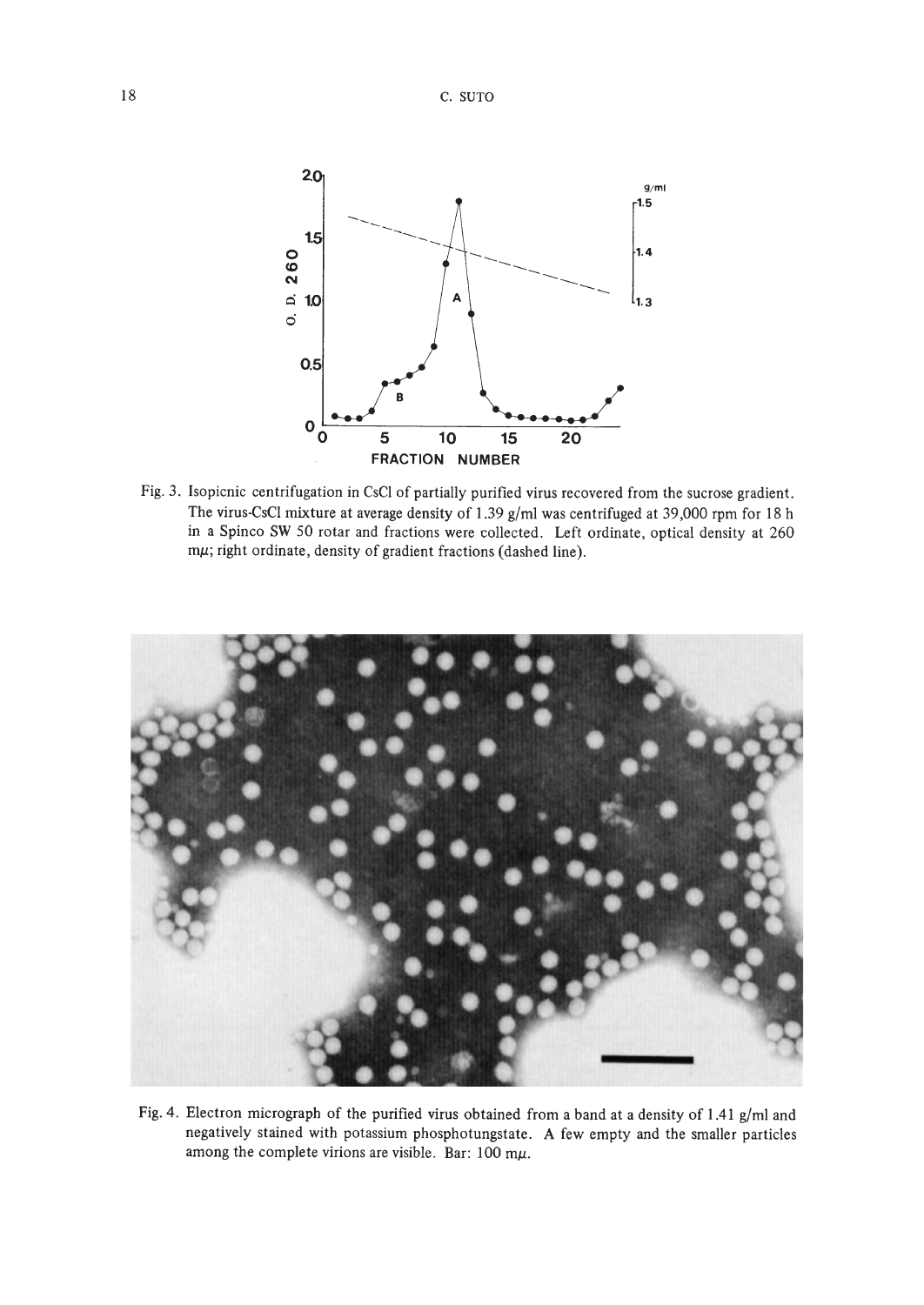

Fig. 5. Size distribution of one hundred virus particles after negative staining.

# *Analysis of the properties of the viral DNA*

Dried droplet preparations of the virus were fixed, stained with acridine orange and observed with fluorescent microscope. The sample gave a brilliant flame-red fluorescence. The development of this red fluorescence of the virus was completely suppressed by prior treatment with DNase, but not affected with RNase (Table 2). Thus the viral DNA appeared to be single-stranded. The nature of DNA was also examined by monitoring the reactions after treatment with formaldehyde.

The absorption spectra of the intact virus before reaction with formaldehyde were typical of those of a nucleoprotein, with a maximum absorption at 263 m $\mu$  and minimum at 243 m $\mu$ . The A<sub>260</sub>/A<sub>280</sub> and A<sub>max</sub>/A<sub>min</sub> were 1.43 and 1.48, respectively. As shown in Fig. 6, exposure of the virus to 1.8% formaldehyde caused an increase in absorption and a shift of the absorption maximum to the region of longer wavelength. The increase was about 11% at the maximum and about 6% at 260 m $\mu$ . These data also indicate that the viral DNA *in situ* is single-stranded.

The conformation of extracted viral DNA is known to show distinct variations depending on the concentration of salt in the case of single-stranded DNA viruses<sup>18,19,20</sup>. Whether this is the case or not was examined with the extracted viral DNA under low and high salt conditions followed by reaction to formaldehyde.

| $-1$ , $-1$            |                 |                         |               |
|------------------------|-----------------|-------------------------|---------------|
|                        | Color developed | Nuclease susceptibility |               |
| Virus                  | after staining  | <b>DNase</b>            | <b>R</b> Nase |
| Cockroach virus        | Flame red       |                         |               |
| Tobacco mosaic virus   | Flame red       |                         |               |
| Chilo iridescent virus | Yellowish green | *                       | *             |
| Reovirus               | Yellowish green | *                       | ж             |

Table 2. Staining properties of the purified virus with acridine orange.

Droplets of the purified virus preparations were fixed in Carnoy's fluid at pH 4.0 and stained with 0.01% acridine orange.

\* Not examined.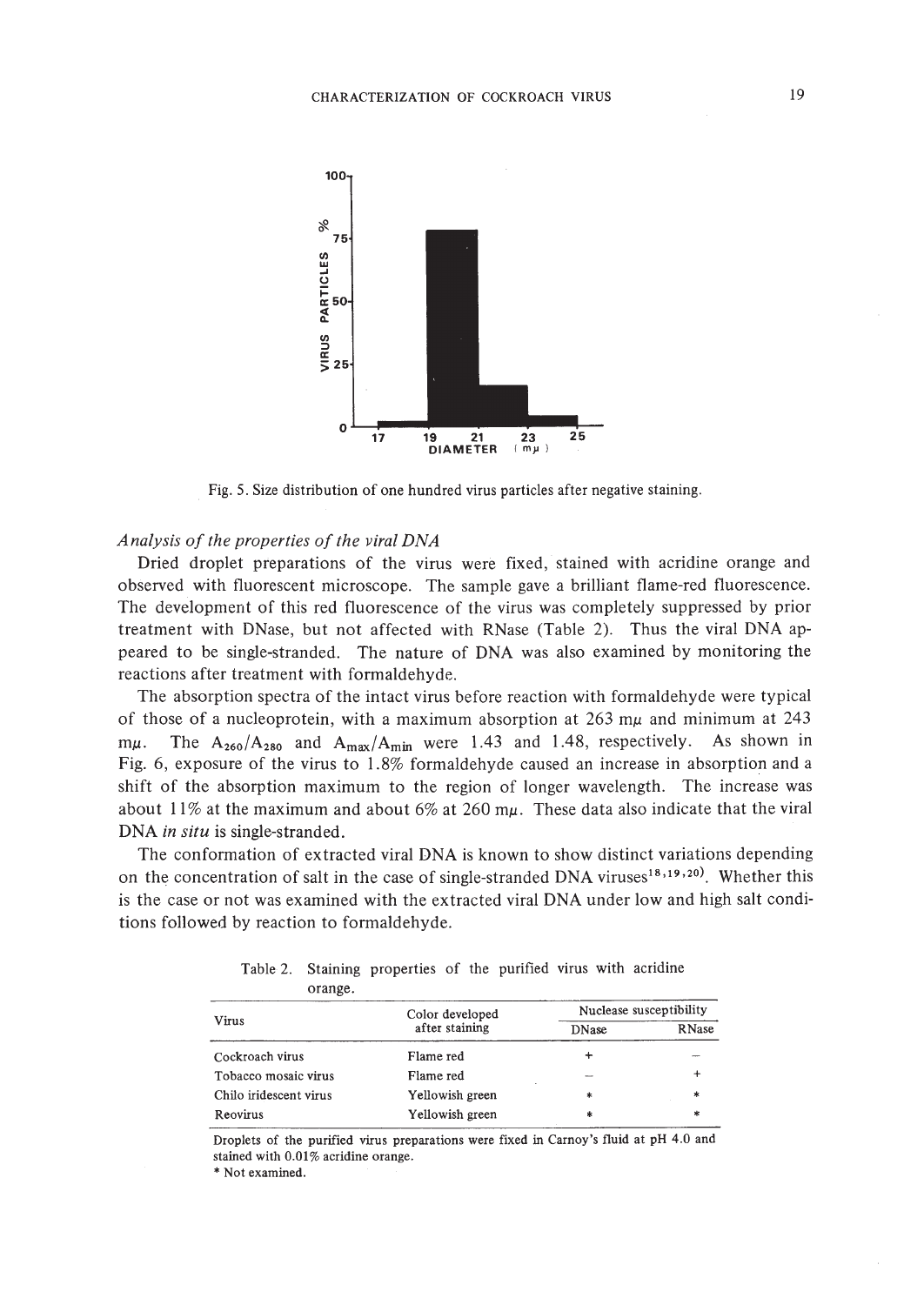

Fig. 6. Effect of formaldehyde on the absorption spectrum of the purified virus. Neutralized formalin was added to a virus suspension in PBS to give a final concentration of 1.8% HCHO. The absorption spectrum was determined immediately and the suspension was incubated at 37°C.





Fig. 7. Effect of formaldehyde on the absorption spectrum of the viral DNA extracted in I mM phosphate buffer.

Fig. 8. Effect of formaldehyde on the absorption spectrum of the viral DNA extracted in 0.1 M NaCI-I mM phosphate buffer.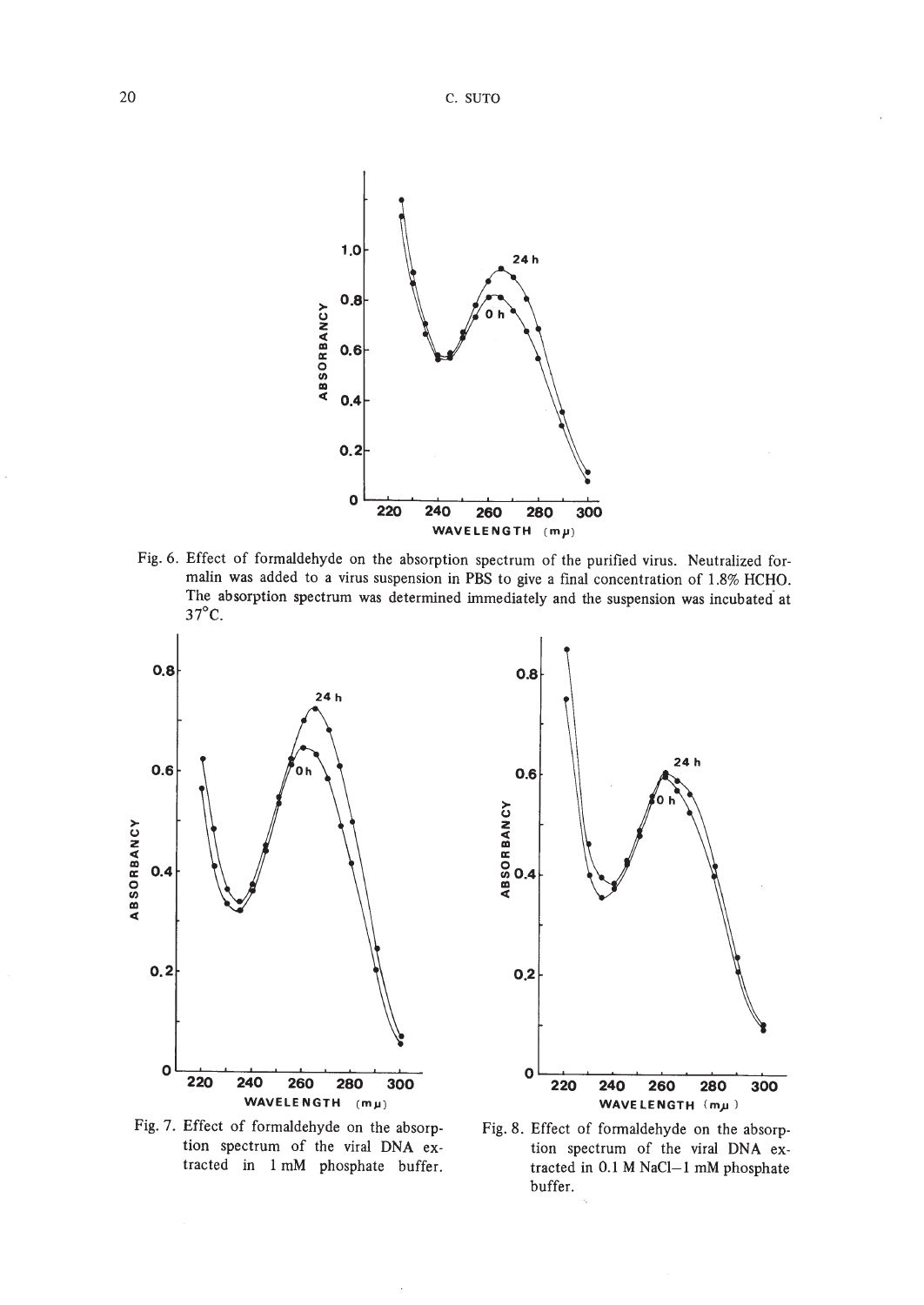All preparations of the viral DNA before reaction with formaldehyde had absorption spectra typical of the nucleic acid (Figs. 7, 8). The effect of 1.8% formaldehyde on the viral DNA extracted in I mM PB is shown in Fig. 7, which indicates an increase in optical absorption and a shift in the maximum absorption at 260 to 265 m $\mu$ . The increase was ca. 7% at 260 m $\mu$  and ca. 13% at 265 m $\mu$ . Thus the viral DNA may be single-stranded if extracted with low-salt buffer. In contrast, when the viral DNA extracted in 0.1 M Nacl-I mM PB, such shift of absorption did not take place and the profile gave a typical one for doublestranded DNA (Fig. 8). These results indicate that the secondary structure of the viral DNA is markedly affected by the environmental salt condition.

### *Structural proteins of the virus*

Proteins extracted from the purified virus with SDS were analyzed by electrophoresis on a SDS-polyacrylamide gel followed by staining of the gel with Coomassie brilliant blue. As shown in Fig. 9, four polypeptides were observed on the gel. They were designated as VP I, VP II, VP ill, and VP *N* in order of their decreasing migration rates; their molecular weights determined by coelectrophoresis with marker proteins were 48,000, 52,000, 61,000 and 76,000, respectively (Fig. 10). These polypeptides accounted for 6, 58, 30 and 6%, respectively, of the total virion protein, when calculated by scanning the individual bands at 550 m $\mu$  in a densitometer.



Fig. 9. Densitometer tracing of the virus polypeptides after electrophoresis on a 10% SDS-polyacrylamide gel. The gel was stained with Coomassie brilliant blue, destained in 7.5% acetic acid and scanned at 550 m $\mu$ . Four polypeptide peaks were identified and named VP I-IV in order of their mobilities.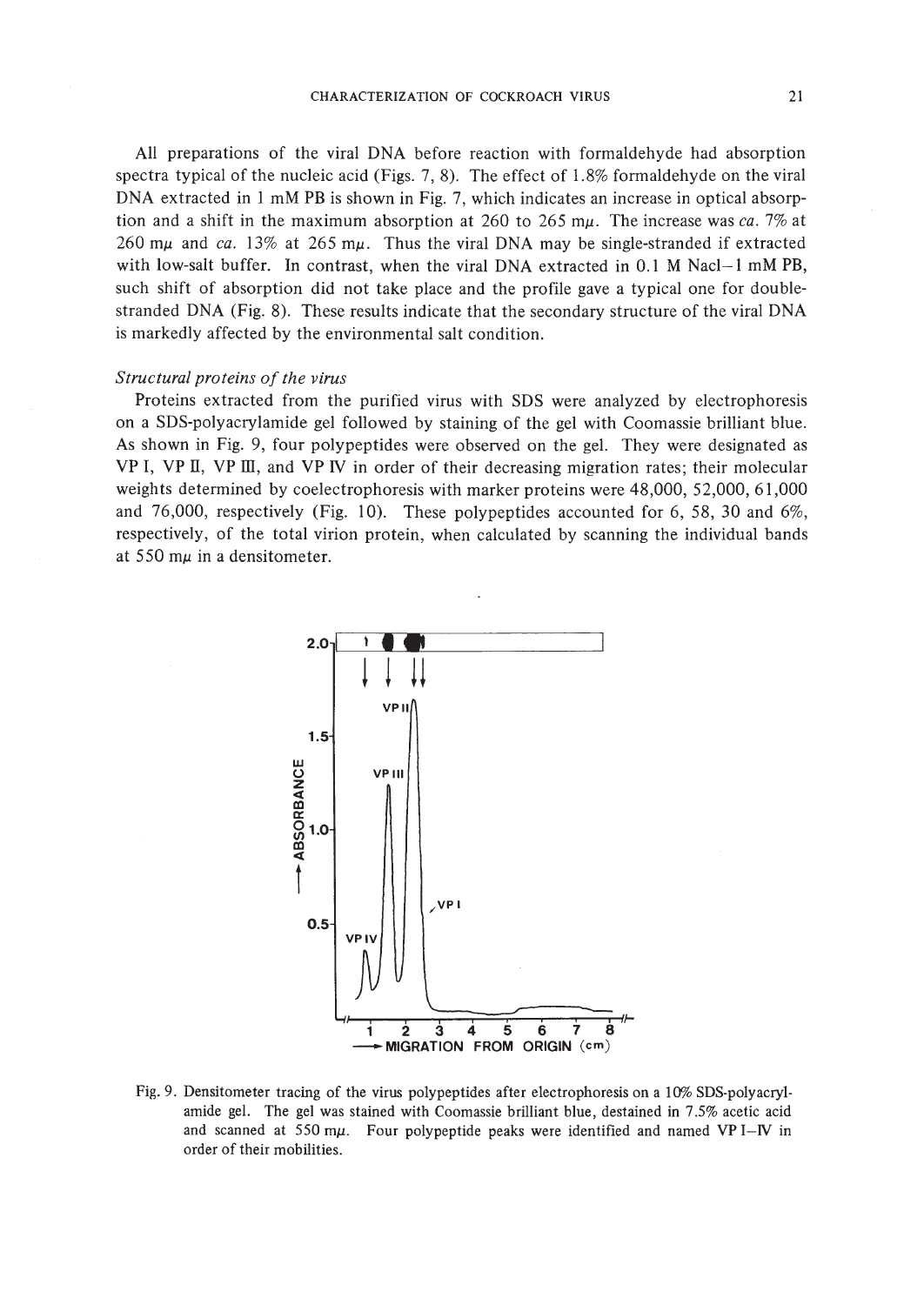

Fig. 10. Estimation of molecular weights of the virus polypeptides by electrophoresis in 10% gels. Marker proteins and the purified virus were treated with SDS and subjected to electrophoresis on parallel gels. After staining, distances migrated by the marker proteins relative to bromophenol blue tracking dye were plotted against logarithms of the molecular weights. The relative distances of migration of the virus polypeptides (VP  $I-N$ ) were determined, and their molecular weights were estimated from the plot. Marker proteins: I, monomer (M.W., 14,300); 2, dimer (28,600); 3, trimer (42,900); 4, tetramer (57,200); 5, pentamer (71,500); 6, hexamer (85,800).

### DISCUSSION

The virus highly pathogenic to the smoky-brown cockroach was isolated and analyzed for its physical, chemical and morphological characteristics. The data obtained so far have indicated that the virus is to be classified into parvovirus group<sup>22,23,24)</sup>: The virus has a diameter of  $19-21$  m $\mu$ ; the virus is hexagonal in shape suggesting its icosahedral symmetry; the virus is resistant to chloroform, acid and heating; the virus contains single-stranded DNA; the virus replicates in the nuclei and forms crystalline arrays in the infected cells, with no helper virus<sup>10</sup>.

Density gradient centrifugation in CsCI of the virus revealed two types of the virus: A major peak at 1.41 *glml* and a heavy minor peak at 1.44 *g/mI.* It is known that parvoviruses have a relatively high density and heterogeneity in isopicnic centrifugation. Hoggan<sup>19)</sup> compared the density of nine parvoviruses including densonucleosis virus (DNV), or one of the insect parvoviruses. His results showed that the density values of the major infectious band were in a range of 1.38 to 1.45 g/ml. He also noted that a heavy minor band (1.44-1.47 *g/m!)* was frequently found in addition to a major infectious band and a number of lighter bands with all the parvoviruses studied. He suggested that this difference in the buoyant densities might be due to the loss of protein layer. But Johnson and his coworkers<sup>25,26)</sup> ascribed this difference to a lesser content of minor protein, and Clinton and Hayashi<sup>27)</sup> to a proteolytic conversion from the dense to the lighter type. Tijssen *et al. 28)* have recently reported that the difference in densities of DNV might be due to a different protein content and a difference in the balance of forces that determine polypeptide structure of the virion.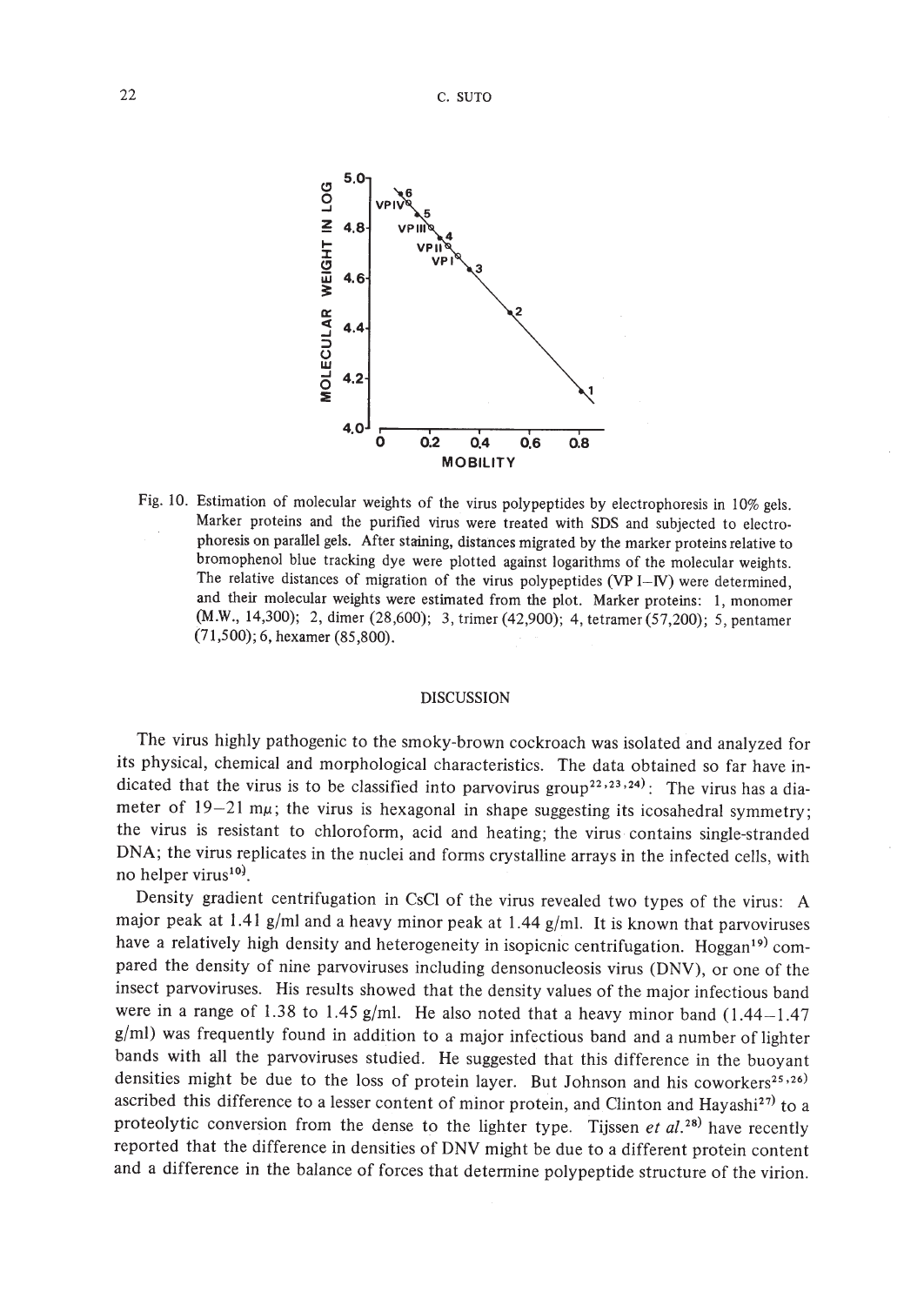In our preliminary analysis, there was no difference of polypeptide patterns between virus particles with a buoyant density of 1.41 *glml* and those with that of 1.44 g/m!. Investigation of these dense particles remains to bedone until sufficient amount will be obtained.

Staining reaction with acridine orange and relevant enzyme susceptibility patterns have been used as a simple and direct means for detecting the type and structure of nucleic acid in viruses. Double-stranded nucleic acid exhibits yellowish green fluorescence, while singlestranded one yields flame-red fluorescence<sup>16,29</sup>. The result of the staining reaction and the pretreatment with DNase of the cockroach virus revealed that it contained single-stranded DNA.

Formaldehyde reaction with the virus caused an increase in absorption and a shift of the absorption maximum toward the longer wavelength (Fig. 6). This result suggests that the protein coat of the virus is penetrated by formaldehyde and that the amino groups in the bases of DNA are not occupied by hydrogen bonding between base pairs. Although the increase was not as great as that reported for  $\phi \times 174^{17}$ , or minute virus of mice<sup>30</sup>), it was almost identical with those in Kilham rat virus<sup>31,32)</sup>, adeno-associated virus  $(AAV)^{33}$ , and  $DNV<sup>18</sup>$ .

Reactivities of the extracted DNA with formaldehyde was determined to know whether the single-stranded DNA in the virion was separately encapsidated into "plus" and/or "minus" strands. The results (Figs. 7 and 8) showed that the DNA extracted in low-salt buffer presented properties typical of the single-stranded one as observed in the DNA *in situ.* The DNA in high-salt buffer, however, demonstrated properties of double-stranded one, presumably because the given salt concentration was enough to permit the DNA to form double strands<sup>18)</sup>. Thus, the results suggest that the virus contains complementary plus and/or minus single-stranded DNA packaged separately in the virus particles.

The presence of complementary plus and minus single-stranded DNA is not unique, since the  $AAV's^{19}$  and  $DNV^{20}$  were also known to contain similar DNA. However, it should be noted that the AAV's are the satellite viruses that depend on adeno viruses for their replication, whereas the cockroach virus and DNV can replicate "autonomously" without requiring the genome of a helper virus for their replication.

Most of the parvoviruses examined so far have three structural proteins in the virions. Tijssen *et al.*<sup>28</sup> recently reported the presence of four polypeptides with M.W.'s of 49,000, 59,000,69,000 and 98,000 in DNV from the results of different gel concentrations. Tinsley and Longworth<sup>21)</sup> reviewed parvoviruses and stated that DNV contained three different polypeptides in 5% polyacrylamide gels, but that four bands were found in 10% gel systems. Results by Kelly *et al.* 1s) were compatible with those of Tijssen *et al.* but did not support the results by Tinsley and Longworth. Polyacrylamide gel electrophoresis of the cockroach virus proteins revealed the presence of four polypeptides with molecular weights of 48,000 (VP I), 52,000 (VP II), 61,000 (VP III) and 76,000 (VP IV); and about 60% of the total virus protein was composed of the major polypeptide (VP II).

The resemblance of the protein structure and characteristics of nucleic acid of the cockroach virus with those of DNV is striking and suggests that they may belong to the same group; the *Densovirus* of the family *Parvoviridae.* As the virus was isolated from the cockroach colonies showing high incidence of hindgut ulcer, possibilities of its playing a role in the induction of ulcer or tumor-like lesion should be further investigated.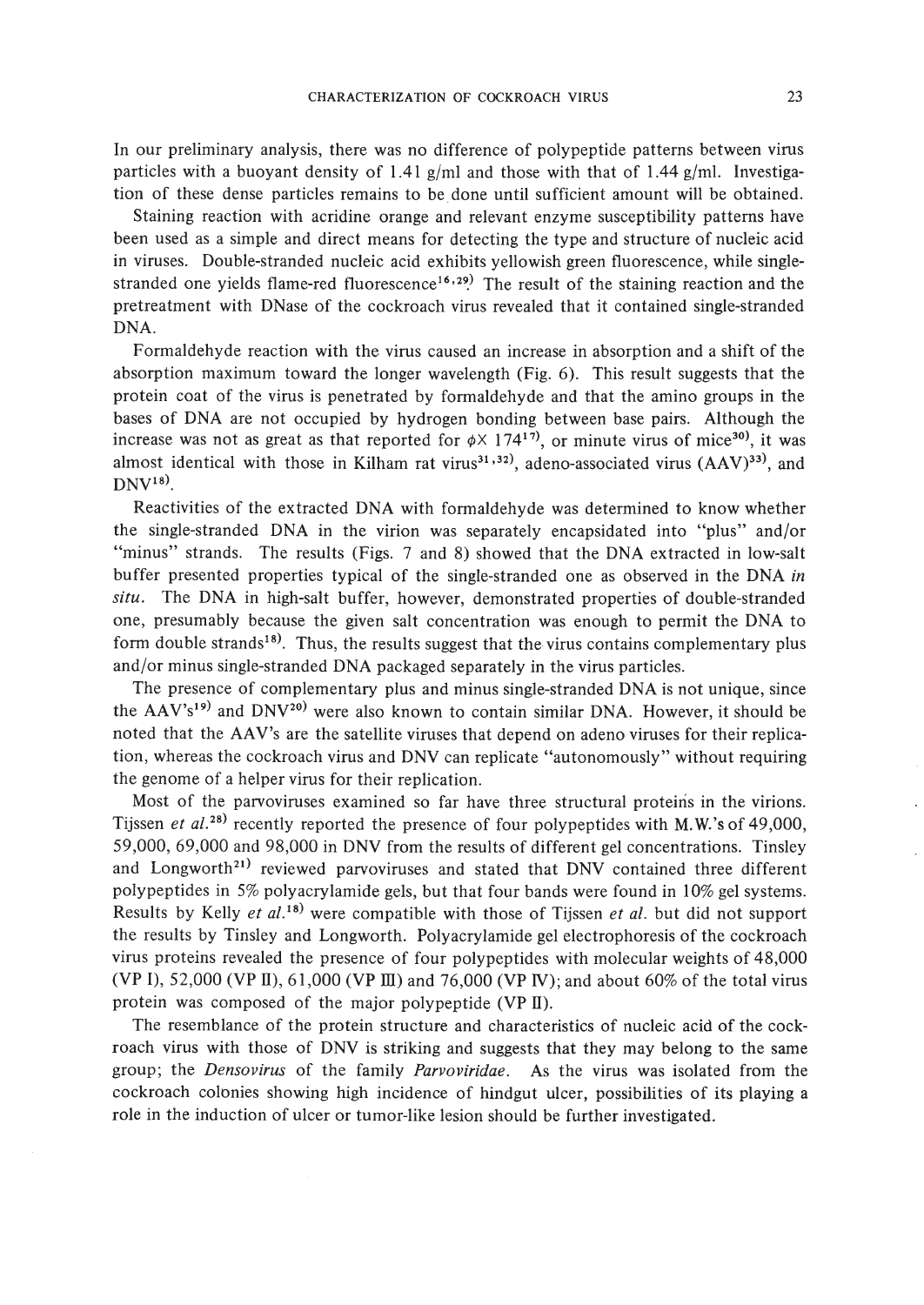## ACKNOWLEDGEMENTS

The author wishes to express his grateful acknowledgement to Prof. Dr. Nobuo Kumada for his kind guidance throughout the study and for his criticism in the preparation of the manuscript. The author also grateful to Prof. Dr. Toshisada Matsumoto, Dr. Fumihiko Kawamoto, Dr. Tetsuya Yoshida, Dr. Yoshiyuki Nagai, and Mr. Hisashi Fujioka for their constant supports and valuable advice.

This investigation was supported in part by a Scientific Research Grant from the Ministry of Education, Science and Culture of Japan.

### REFERENCES

- 1) Scharrer, B., Experimental tumors after nerve section in an insect, *Pro. Soc. Exptl. Bioi. Med., 60,* 184-189,1945.
- 2) Sutherland, D. J., Experimentally induced tumours in *Periplaneta americana* L., *J. Insect Physiol.,* 9,131-135,1963.
- 3) Taylor, R. L., Formation of tumor-like lesions in the cockroach *Leucophaea maderae* after decaptitation, *Nat. Cancer Inst. Monogr.,* 31,419-432, 1969.
- 4) Taylor, R. L., and Freckleton, W. C., Formation of tumor-like lesions in the cockroach *Leucophaea maderae* after anal blockage, *J. Invertebr. Pathol.,* 13,416-422, 1969.
- 5) Harshbarger, J. C. and Taylor, R. L., Neoplasms of insects, *Ann. Rev. Entomol.,* 13, 159-190, 1968.
- 6) Matz, G., Weil, J. H., Joly, P. *et al.,* Transmission of tumors in *Locusta migratoria* Linnaeus by nucleic acid extracted from the tumors,J. *Invertebr. Pathol.,* 8, 8·13,1966.
- 7) Matz, G., Etude du cancer experimental choz *Locusta migratoria* L. (insecte, orthoptere), *Bioi. Med.,* 56,454-490, 1967.
- 8) Taylor, R. L. and Preston, J. W., The inflammatory response of the cockroach *Leucophaea maderae* to injections of normal and abnormal tissues,]. *Invertebr. Pathol.,* 14, 150-157, 1969.
- 9) Suto, C., Kawamoto, F., and Kumada, N., Pathological studies on the cockroach. I. Spontaneous occurrence of hindgut ulcer in the smoky-brown cockroach, *Periplaneta fuliginosa* (Serville), *Jap. J. Sanit. Zool.,* 29, 197-204, 1978 (in Japanese).
- 10) Suto, C., Kawamoto, F., and Kumada, N., A new virus isolated from the cockroach, *Periplaneta fuliginosa* (Serville), *Microbiol. Immunol.,* 23, 207-211,1979.
- 11) Reed, L. J. and Muench, H., A simple method of estimating fifty per cent endpoints, *Am. J. Hygiene,* 27,493-497,1938.
- 12) Goulden, C. H., *Methods ofstatistical analysis,* Charles E. Tuttle, Tokyo, 1970, pp. 394-417.
- 13) Lowry, O. H., Rosebrough, N. J. Farr, A. L., *et al.,* Protein measurement with the Folin-phenol reagent,J. *Bioi. Chem.,* 193,265-275,1951.
- 14) Burton, K., A study of the conditions and mechanisms of the diphenylamine reaction for the colorimetric estimation of deoxyribonucleic acid, *Biochem. J.,* 63, 315-323, 1956.
- 15) Mejbaum, W., Uber die Bestimmung kleiner Pentose-mengen insbesondere in Derivation der Adenylsaure, Z. *Physiol. Chem.,* 258,117·120,1939.
- 16) Mayor, H. D. and Hill, N. 0., Acridine orange staining of a single-stranded DNA bacteriophage, *Virology,* 14,264-266,1961.
- 17) Sinsheimer, R. L., A single-stranded deoxyribonucleic acid from bacteriophage  $\phi \times$  174, *J. Mol. Biol.*, **1,43-53,1959.**
- 18) Kelly, D. C., Barwise, A. H., and Walker, I. O., DNA contained by two densonucleosis viruses, J. *Virol.,* 21,396-407,1977.
- 19) Hoggan, M. D., Small DNA viruses, *In* Comparative virology, pp. 43-79, Edited by K. Maramorosch and E. Kurstak, Academic Press, New York, 1971.
- 20) Kurstak, E., Small DNA densonucleosis virus (DNV), *Adv. Virus Res.,* 17,207-240, 1972.
- 21) Tinsley, T. W. and Longworth, J. F., Parvoviruses, *J. gen. Virol.,* 20 (Sup!.), 7·15,1973.
- 22) Bachmann, P. A., Hoggan, M. D. Melnick, 1. L., *et al.,* Parvoviridae, *Intervirology,* 5, 83-92, 1975.